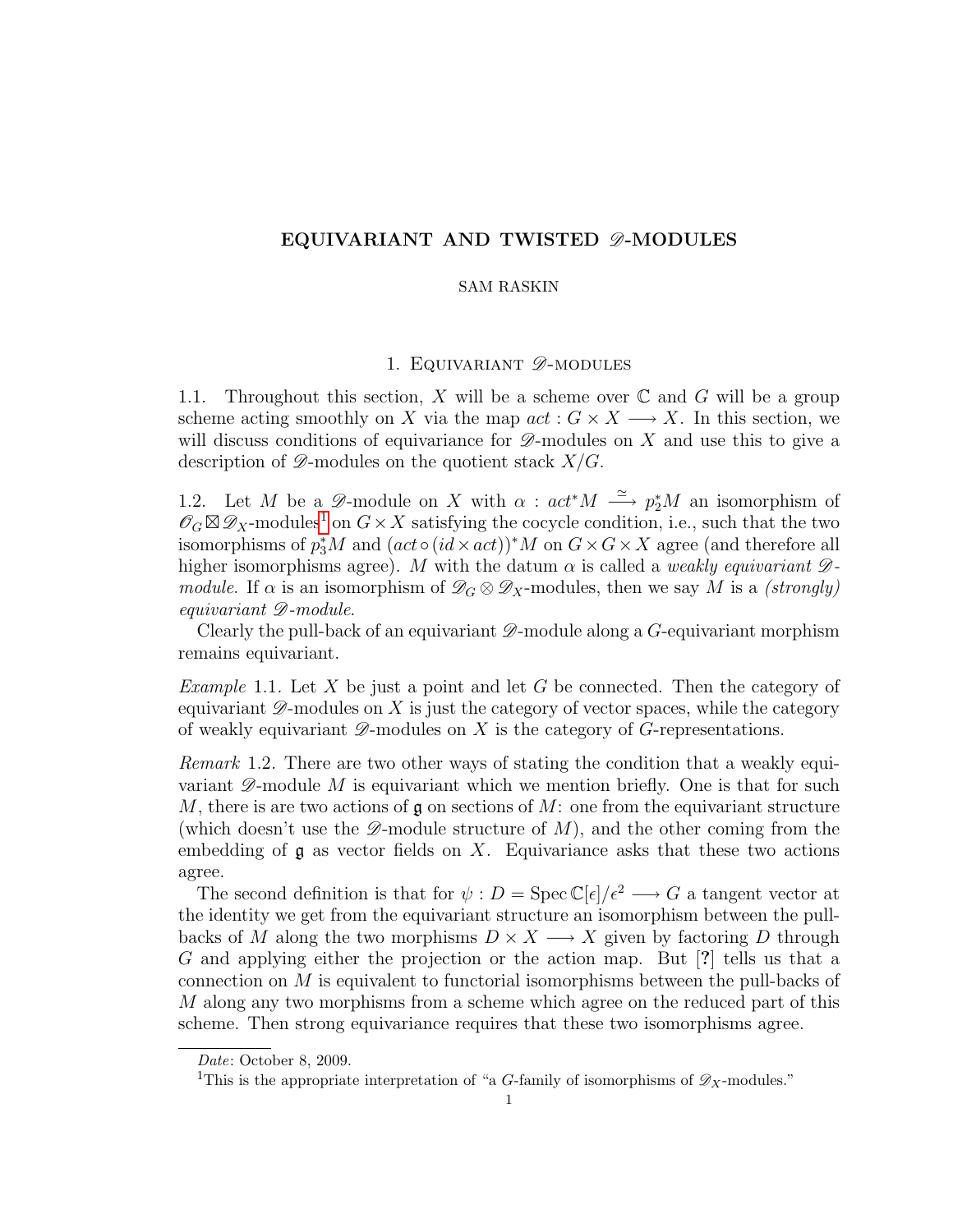#### 2 SAM RASKIN

1.3. The following proposition justifies the condition of strong equivariance:

**Theorem 1.3.** Let  $\pi$  : P  $\longrightarrow X$  be a G-bundle. Then there is an equivalence of categories of  $\mathscr D$ -modules on X and strongly equivariant  $\mathscr D$ -modules on P given by sending M to  $\pi^*M$  and with inverse sending N on P to its sheaf of invariant sections.

*Proof.* First, observe that because  $\pi$  is G-equivariant with respect to the trivial G-action on X,  $\pi^*M$  is strongly equivariant for M a  $\mathscr{D}$ -module on X. Therefore, this defines a functor. Let us describe its inverse. Let  $N^G$  be the sheaf on X of G-invariant sections of N on P. We claim that this inherits an action of  $\mathscr{D}_X$  and that this is inverse to the functor above.

First, let us assume that  $P = G \times X$  with  $\pi$  the projection. Then  $\mathscr{D}_X$  embeds in a canonical way into G-invariant differential operators on P, so  $\mathscr{D}_X$  acts on  $N^G$ . We need to check that in the canonical isomorphism  $N \stackrel{\simeq}{\longrightarrow} O_G \boxtimes N^G$  that  $\mathscr{D}_G$  acts via its projection to  $\mathscr{O}_G$ . But this is clear. By this argument, the gluing implicit in the reduction to  $P = G \times X$  above is justified.

We want to say that for the stack  $\mathscr{X} = X/G$ , there is an equivalence between equivariant  $\mathscr{D}$ -modules on X and  $\mathscr{D}$ -modules on  $X/G$ . First, let us formulate what a  $\mathscr{D}$ -module is on a smooth stack  $\mathscr{X}$ .  $\mathscr{D}$ -modules are local for the smooth topology, so one's naive guess for the definition of a  $\mathscr{D}$ -module on a smooth Artin stack is correct. That is, a (left or right)  $\mathscr{D}$ -module M on  $\mathscr{X}$  is the assignment for each smooth morphism  $U \stackrel{\pi_U}{\longrightarrow} \mathscr{X}$  of a (left or right)  $\mathscr{D}\text{-module}^2 M_S$  $\mathscr{D}\text{-module}^2 M_S$  $\mathscr{D}\text{-module}^2 M_S$  on S and for each pair  $(f, \alpha)$  of a smooth morphism  $f: U \longrightarrow V$  and  $\alpha: f \circ \pi_V \xrightarrow{\simeq} \pi_U$  an isomorphism<sup>[3](#page-1-1)</sup>  $\beta: f^*M_{U'} \stackrel{\simeq}{\longrightarrow} M_U$  which satisfy the cocycle condition that whenever we have a composition of morphisms  $U \stackrel{f}{\longrightarrow} U' \stackrel{f'}{\longrightarrow} U''$  that  $\beta \circ f^*(\beta') = \beta''$ .

Since  $U \longrightarrow X/G$  is defined via a principal bundle  $P \longrightarrow U$  mapping equivariantly to  $X$ , we see that such a  $\mathscr{D}$ -module is equivalent to a family of strongly equivariant  $\mathscr{D}$ -modules on G-bundles over elements of the smooth topology mapping equivariantly to  $X$ , which is obviously equivalent to a strongly equivariant  $\mathscr{D}$ -module on  $X$ .

## 2. TWISTED  $\mathscr{D}$ -MODULES

2.1. This section summarizes just a few constructions of [?], Section 2. The reader is encouraged to refer there for the further useful perspectives on twisted  $\mathscr{D}$ -modules.

<span id="page-1-0"></span><sup>&</sup>lt;sup>2</sup>Of course, the notation is misleading since  $M_U$  also depends on  $\pi_U$ . We may also write  $\pi_U^* M$ in its place.

<span id="page-1-1"></span><sup>&</sup>lt;sup>3</sup>Here  $f^*$  denotes the  $\mathscr O$ -module pull-back equipped with its natural structure of  $\mathscr D$ -module given by push-forward of vector fields.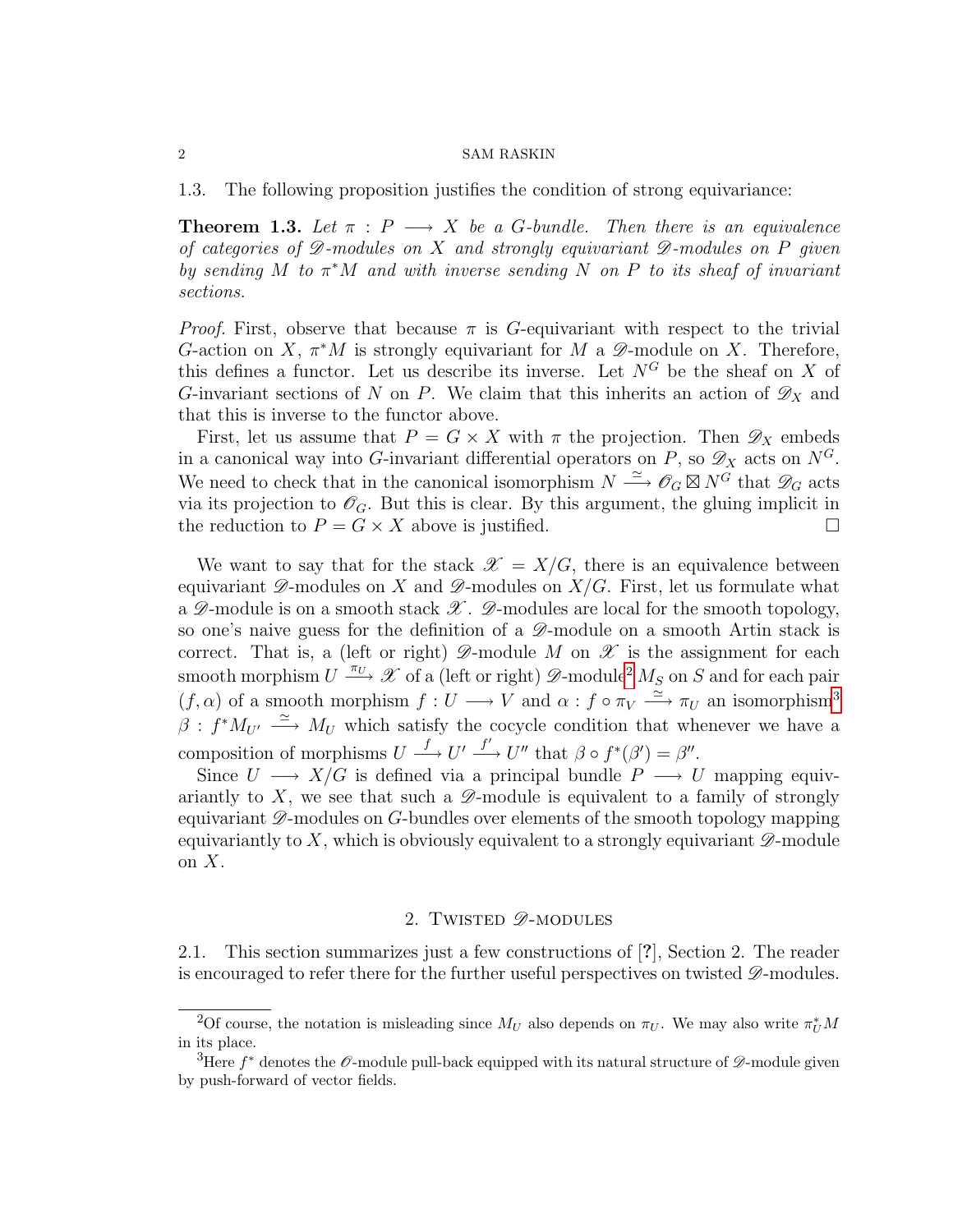2.2. Let X be a smooth scheme. Then  $\mathscr{D}_X$  gives a quantization of  $\mathscr{O}_{T^*X}$ , i.e.,  $\mathscr{D}_X$ is filtered by the order of a differential operator such that the associated graded is  $\mathscr{O}_{T^*X}$  and the induced Poisson structure on  $\mathscr{O}_{T^*X}$  agrees with the one given by its symplectic structure. Can we produce other quantizations of  $\mathscr{O}_{T^*X}$  in a similar fashion?

First, let us give a convenient description of  $\mathscr{D}_X$ . One forms the intermediate sheaf of Lie algebras  $\mathcal{T}_X$  on X which is  $\mathcal{O}_X \oplus \mathcal{T}_X$  as an  $\mathcal{O}_X$ -module and whose bracket is given component-wise by the Lie bracket of  $\mathscr{T}_X$ , the action of  $\mathscr{T}_X$  on  $\mathscr{O}_X$ , and 0 on  $\mathscr{O}_X$ . We take the sheaf of algebras denoted  $\mathscr{D}_{\widetilde{\mathscr{I}_X}}$  which is the universal algebra equipped with morphisms  $\mathscr{O}_X \hookrightarrow \mathscr{D}_{\widetilde{\mathscr{I}_X}}$  and  $\mathscr{I}_X \hookrightarrow \mathscr{D}_{\widetilde{\mathscr{I}_X}}$  and has relations making the embedding  $\mathscr{O}_X \hookrightarrow \widetilde{\mathscr{I}}_X$  a morphism of algebras,  $\widetilde{\mathscr{I}}_X \hookrightarrow \mathscr{U}(\widetilde{\mathscr{I}}_X)$  a morphism of Lie algebras which commutes with the  $\mathscr{O}_X$ -action on both, and such that the unit 1 of the  $\mathscr{D}_{\widetilde{\mathscr{I}_X}}$  is equal to  $\mathbf{1} \in \mathscr{O}_X \subset \mathscr{I}_X$ .

The arguments above used only the following facts about  $\widetilde{\mathscr{T}}_X$ : it is a sheaf of Lie algebras which is a Lie algebra extension of  $\mathcal{T}_X$  by the commutative Lie algebra  $\mathcal{O}_X$ and such that for  $\xi, \eta$  in  $\mathscr{T}_X$  and  $f \in \mathscr{O}_X$ , we have  $[\xi, f\eta] = f[\xi, \eta] + (\sigma(\xi)f) \cdot \eta$  for  $\sigma : \widetilde{\mathscr{T}}_X \longrightarrow \mathscr{T}_X$  the projection. Let us say explicitly that the element  $1 \in \mathscr{O}_X$  should really be regarded as part of the data because we used it in forming the algebra  $\mathscr{D}_X$ . Such a datum in the terminology of [?] is called a *Picard algebroid*. The sheaf of algebras  $\mathscr{D}_{\mathscr{P}}$  of any Picard algebroid  $\mathscr{P}$  is a quantization of  $\mathscr{O}_{T^*X}$ , and we call such an algebra a (sheaf of) twisted differential operators (tdo).

2.3. Let us give an example useful to us in the text. This is the Picard algebroid of infinitesimal symmetries of a line bundle. Let  $\mathscr L$  be a line bundle on X. Then we let  $\mathscr{P}_{\mathscr{L}}$  be the Lie algebra of  $\mathbb{G}_m$ -invariant vector fields on the principal  $\mathbb{G}_m$ -bundle associated to  $\mathscr L$  (i.e., the total space of  $\mathscr L$  minus the 0 section). This is equipped with a map to  $\mathscr{T}_X$  by projection and has kernel  $\mathscr{O}_X$ , so gives a Picard algebroid. We denote the associated sheaf of tdos by  $\mathscr{D}_{\mathscr{L}}$  or  $\mathscr{D}_{X,\mathscr{L}}$ .

Actually,  $\mathscr{D}_{\mathscr{L}}$  admits more explicit descriptions as well. Namely, it is the "sheaf of differential operators on  $\mathscr{L}$ ." We will describe the sheaf of differential operators  $\text{Diff}(\mathscr{E},\mathscr{F})$  for any  $\mathscr{O}_X$ -modules  $\mathscr{E}$  and  $\mathscr{F}$ , and then  $\mathscr{D}_{\mathscr{L}}$  will be  $\text{Diff}(\mathscr{L},\mathscr{L})$ . First, one can just say that  $\text{Diff}(\mathscr{E},\mathscr{F})=\text{Hom}_{\mathscr{D}_X}(\mathscr{E}\otimes_{\mathscr{O}_X}\mathscr{D}_X,\mathscr{F}\otimes_{\mathscr{O}_X}\mathscr{D}_X)$ . This admits a more explicit description as well: inductively, i-order differential operators from  $\mathscr E$  to  $\mathscr F$  are C-linear morphisms whose commutant with any  $\mathscr O_X$ -linear morphism is an  $(i-1)$ -order differential operator, where the two actions of  $\mathscr{O}_X$  on  $\text{Hom}_{\mathbb{C}}(\mathscr{E},\mathscr{F})$ are given by the action on  $\mathscr E$  and the action on  $\mathscr F$  respectively. To see that this is equivalent to our first definition, we describe the two maps and one can then check locally that this is an isomorphism. To pass from  $\varphi \in \text{Hom}_{\mathscr{D}_X}(\mathscr{E} \otimes \mathscr{D}_X, \mathscr{F} \otimes \mathscr{D}_X)$ to a C-linear morphism from  $\mathscr E$  to  $\mathscr F$ , one restricts  $\varphi$  to  $\mathscr E$  and then passes to the quotient  $\mathscr{F}$  of  $\mathscr{F} \otimes \mathscr{D}_X$ . Conversely, given a differential operator (in the second definition)  $\psi : \mathscr{E} \longrightarrow \mathscr{F}$ , one first observes this for  $\mathscr{E} = \mathscr{O}_X$  where this is readily